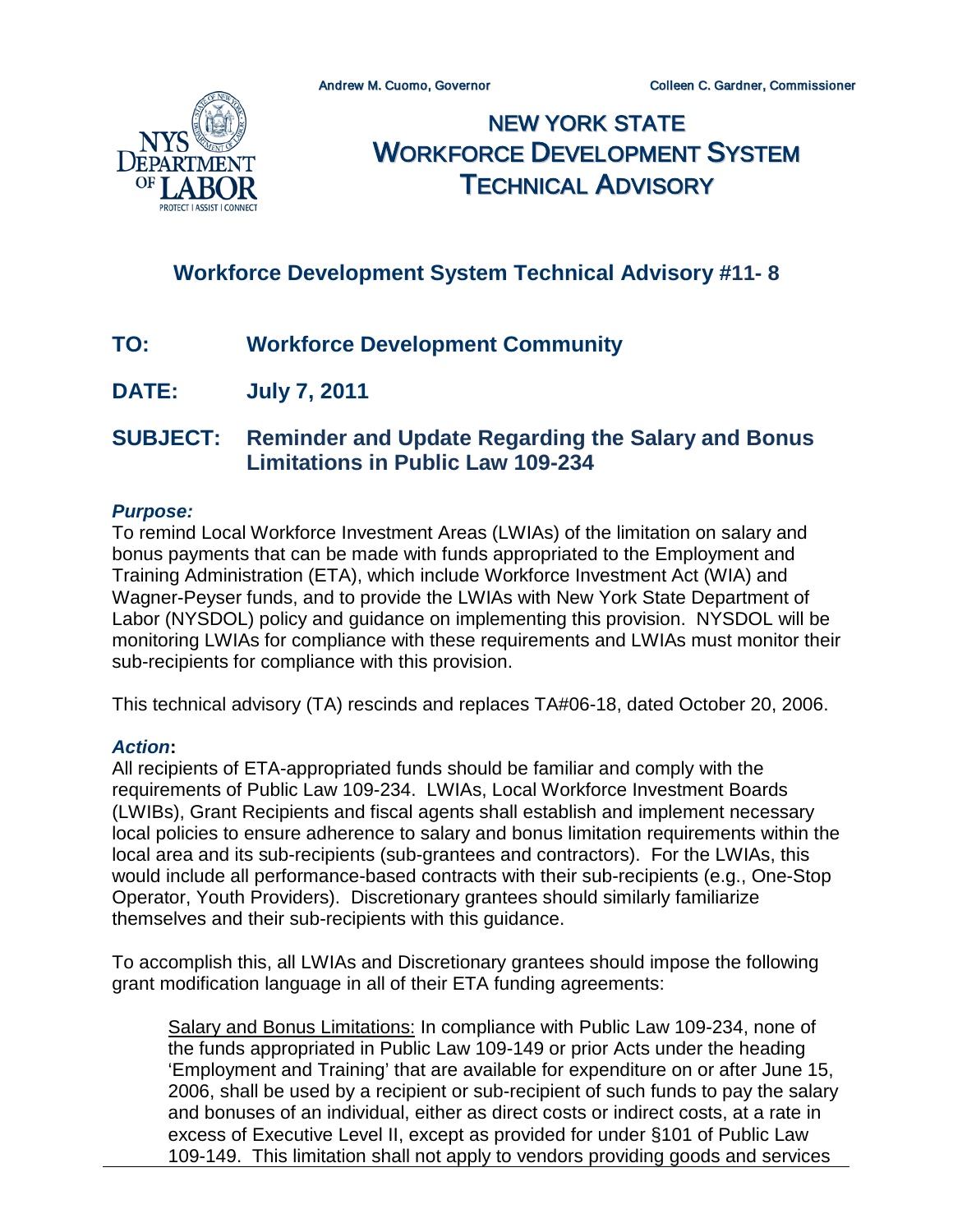as defined in OMB Circular A-133. Where LWIAs and Discretionary grantees are recipients of such funds, LWIAs and Discretionary grantees may establish a lower limit for the salaries and bonuses of those receiving salaries and bonuses from sub-recipients of such funds, taking into account factors including the relative cost-of-living in the state, the compensation levels for comparable state or local government employees, and the size of the organizations that administer federal programs involved including Employment and Training Administration programs.

Any proposed LWIA bonus payments must be submitted to the NYSDOL for review and approval. The LWIAs are also responsible for assuring that their sub-recipients submit any proposed bonuses for review and approval by the local area. A bonus is defined as money or something of value given to an employee in addition to the employee's hourly wage or salary, in recognition of a notable or exceptional accomplishment. Fringe benefits are not considered bonuses. Although a payment may be titled an "incentive payment," "discretionary compensation," or some other name, any of these payments is considered a bonus for the purpose of this policy.

## *Policy:*

Employee bonuses are an allowable cost if they meet the following criteria:

- The LWIA (affected agency) submits its written bonus policy to NYSDOL for approval.
- The LWIA's submission under this policy includes the following:
	- $\circ$  a detailed description of the agency's employee bonus system;
	- o an explanation of what behaviors and/or outcomes will be rewarded by an employee bonus;
	- $\circ$  an explanation of how the proposed employee bonus system will impact the agency's performance during the affected period;
	- $\circ$  an identification of which types of personnel will be eligible for bonuses and the maximum amount of the bonus per type; and
	- $\circ$  if the LWIA is administered by a non-profit or for-profit organization, documentation that demonstrates the agency's employee compensation, including the proposed bonuses, are reasonable for the labor market (i.e., comparable to amounts paid for similar work in that labor market).
- The LWIA has a written policy on the provision of bonuses in effect at the time of payment of the bonuses.
- The LWIA's written policy on bonuses is consistently applied.
- NYSDOL approves the agency bonus plan.

### *Background:*

On June 15, 2006, President Bush signed into law an emergency supplemental appropriations bill, Public Law 109-234. Section 7013 of this public law limits salary and bonus compensation for individuals who are paid by funds appropriated to the ETA and provided to recipients and sub-recipients. Specifically, §7013 states:

None of the funds appropriated in Public Law 109-149 or prior Acts under the heading "Employment and Training" that are available for expenditure on or after the date of enactment of this section shall be used by a recipient or sub-recipient